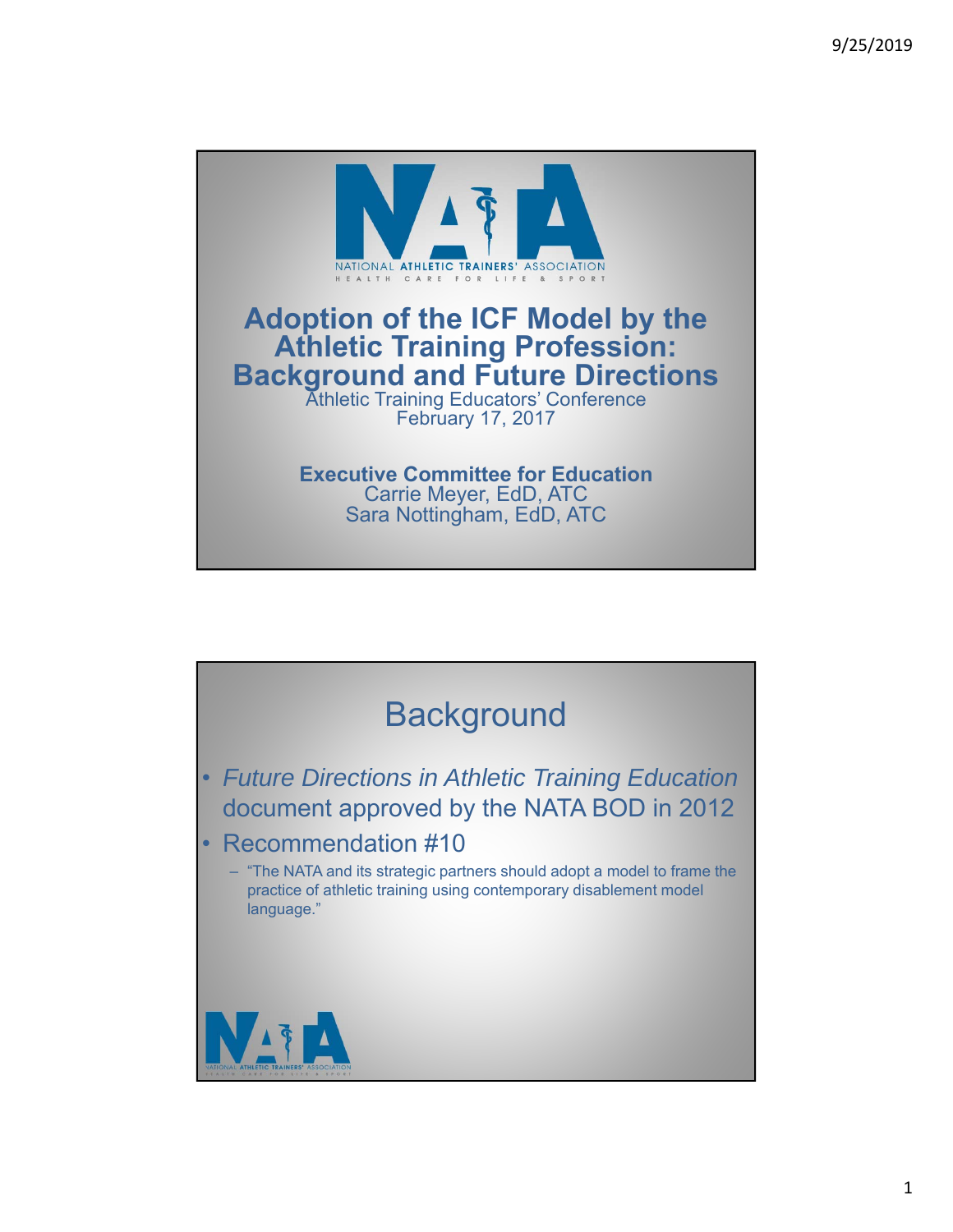

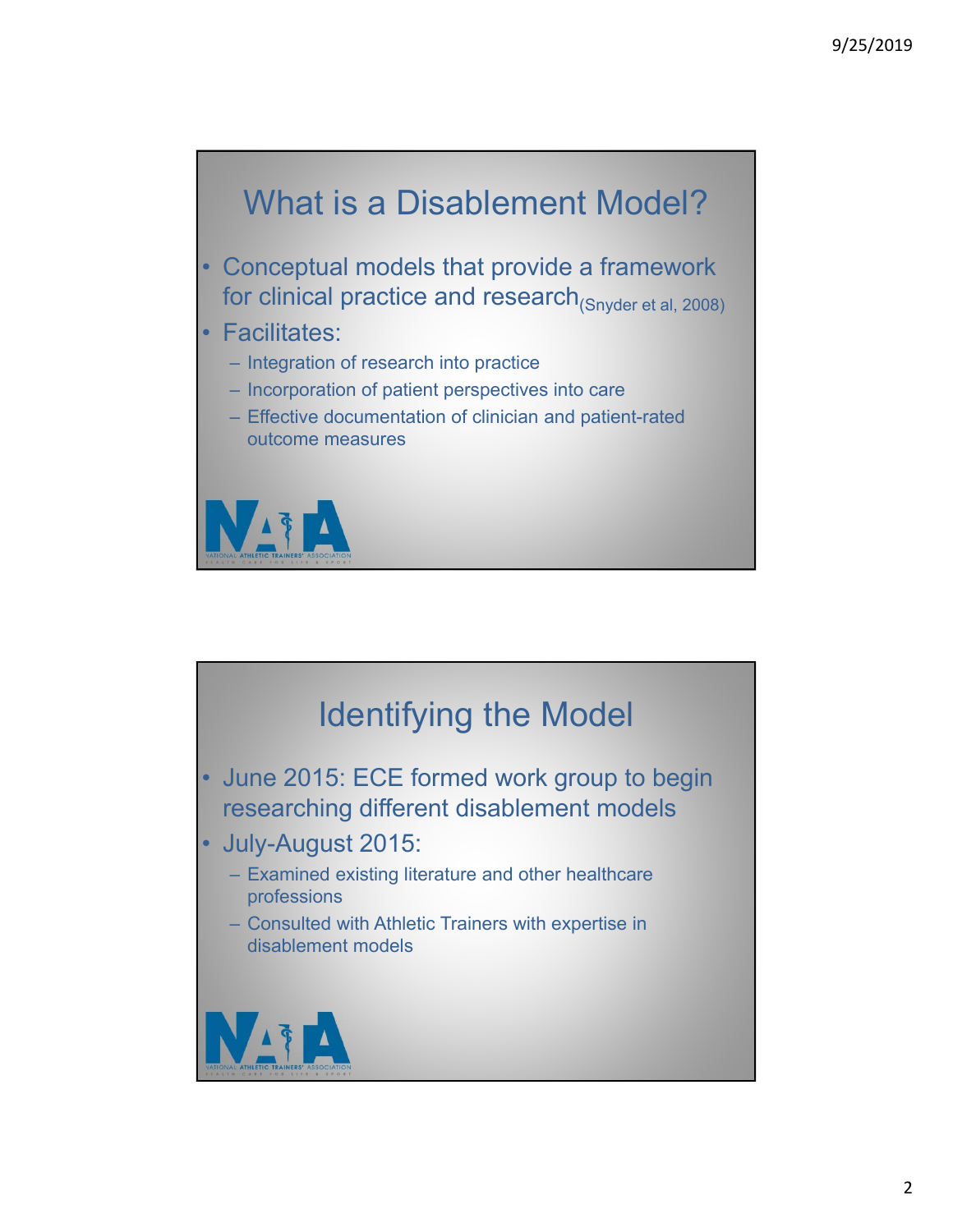## Recommendation

- September 2015: The ECE recommended the NATA BOD adopt the World Health Organization's *International Classification of Functioning, Disability, and Health* model
- December 2015: NATA BOD adopts the ICF
- By March 2016: CAATE, BOC, NATA Foundation adopt/endorse the ICF

VIT

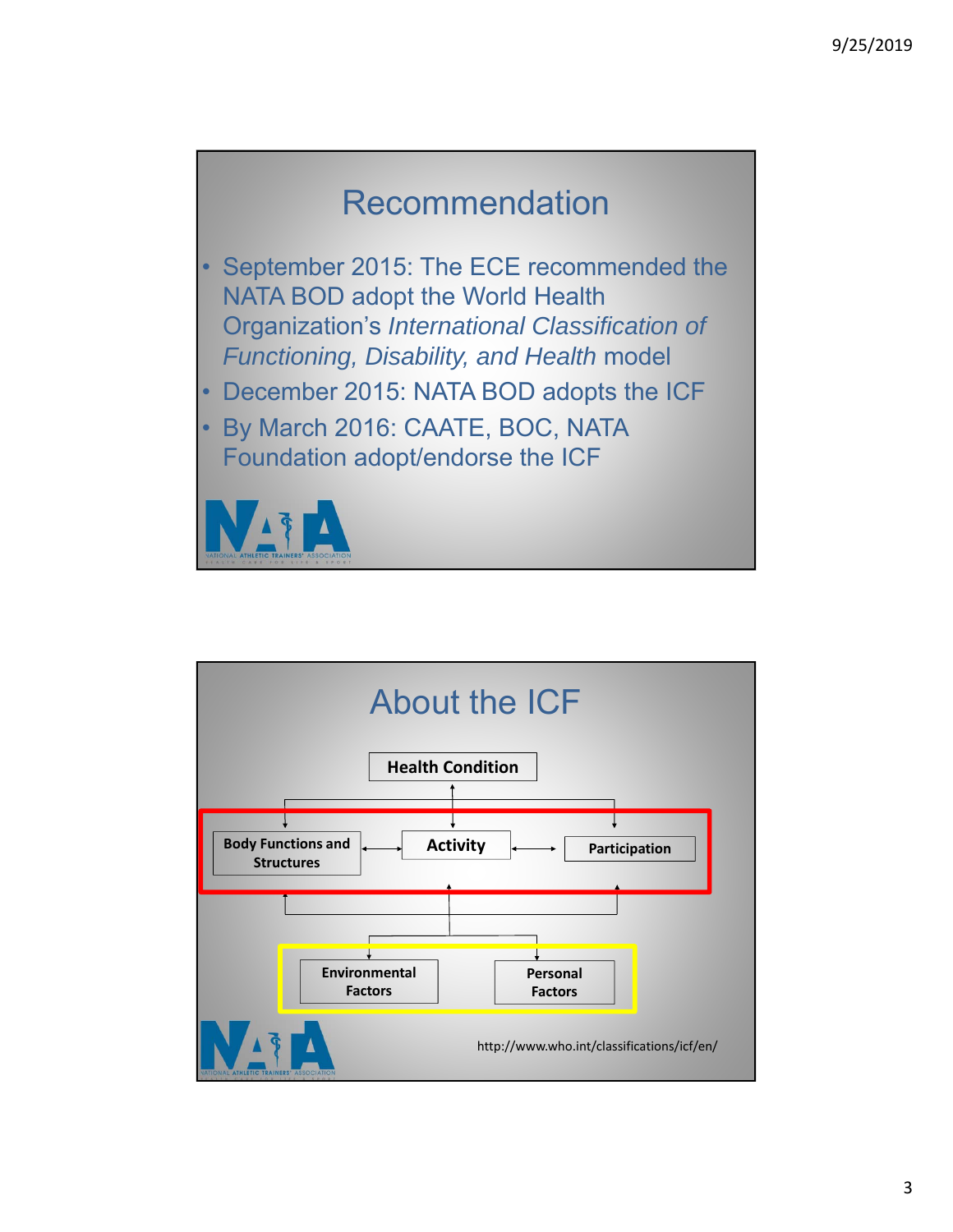

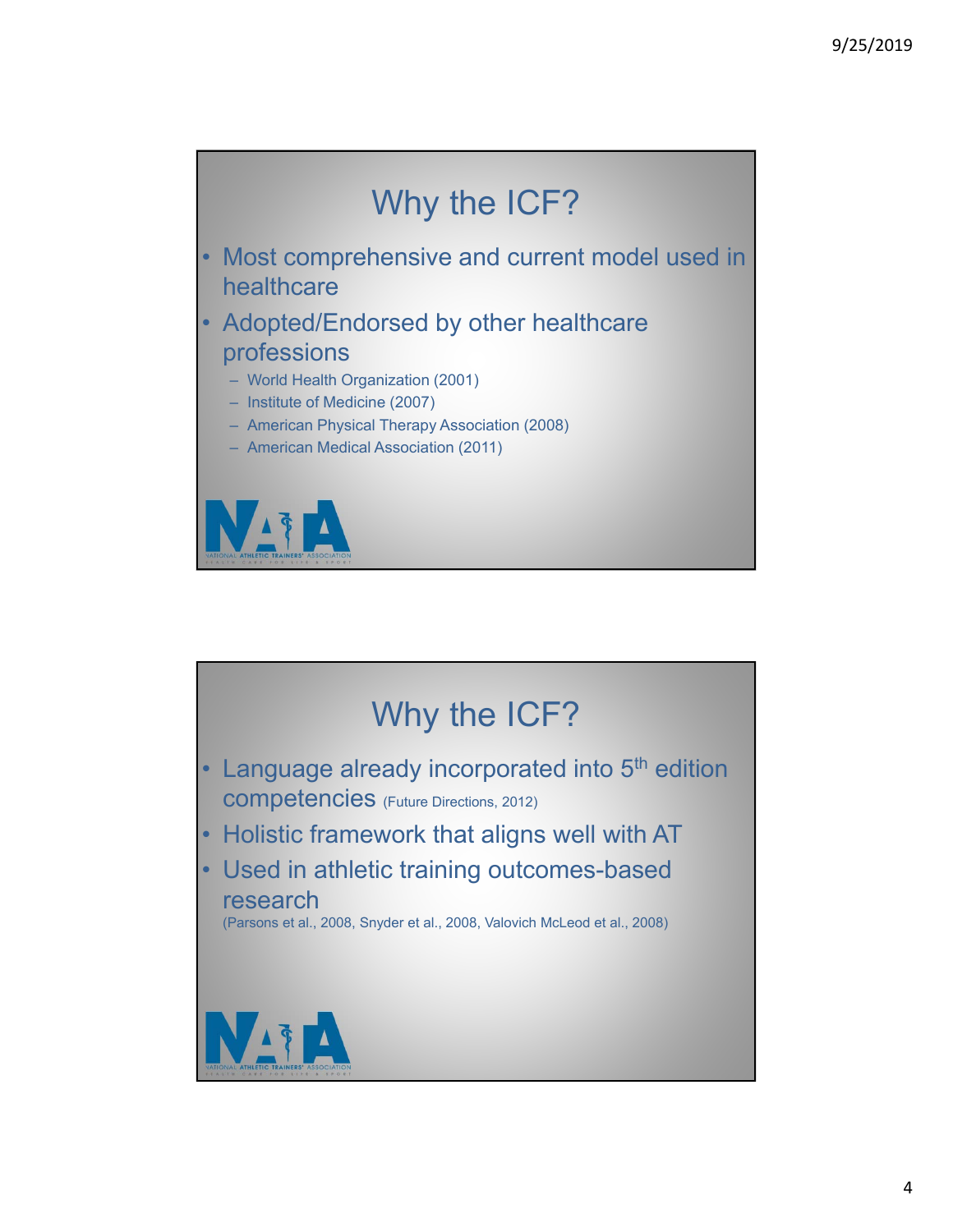

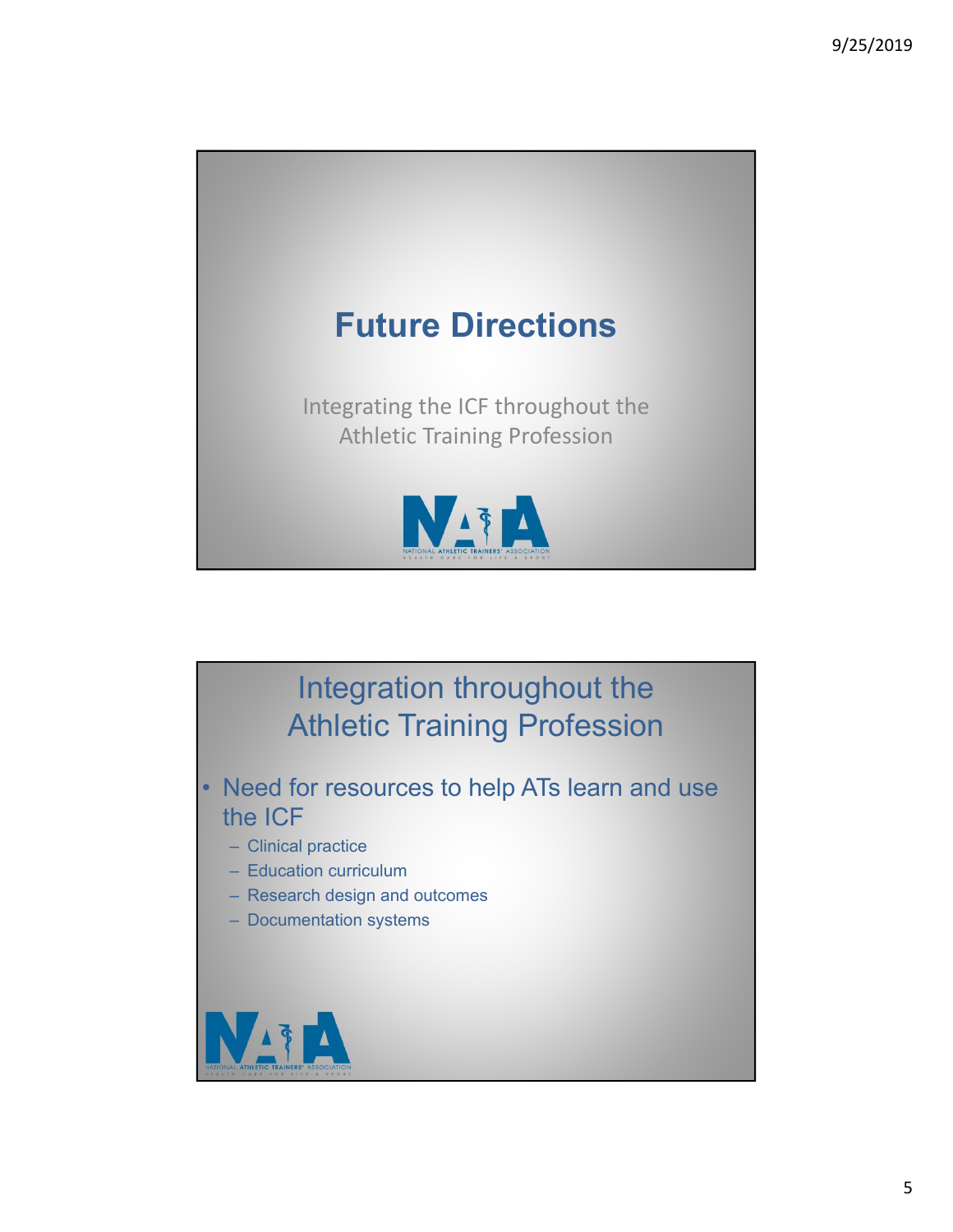# Integration throughout the Athletic Training Profession

• Need for Strategic Alliance Members to align language and practices with the ICF



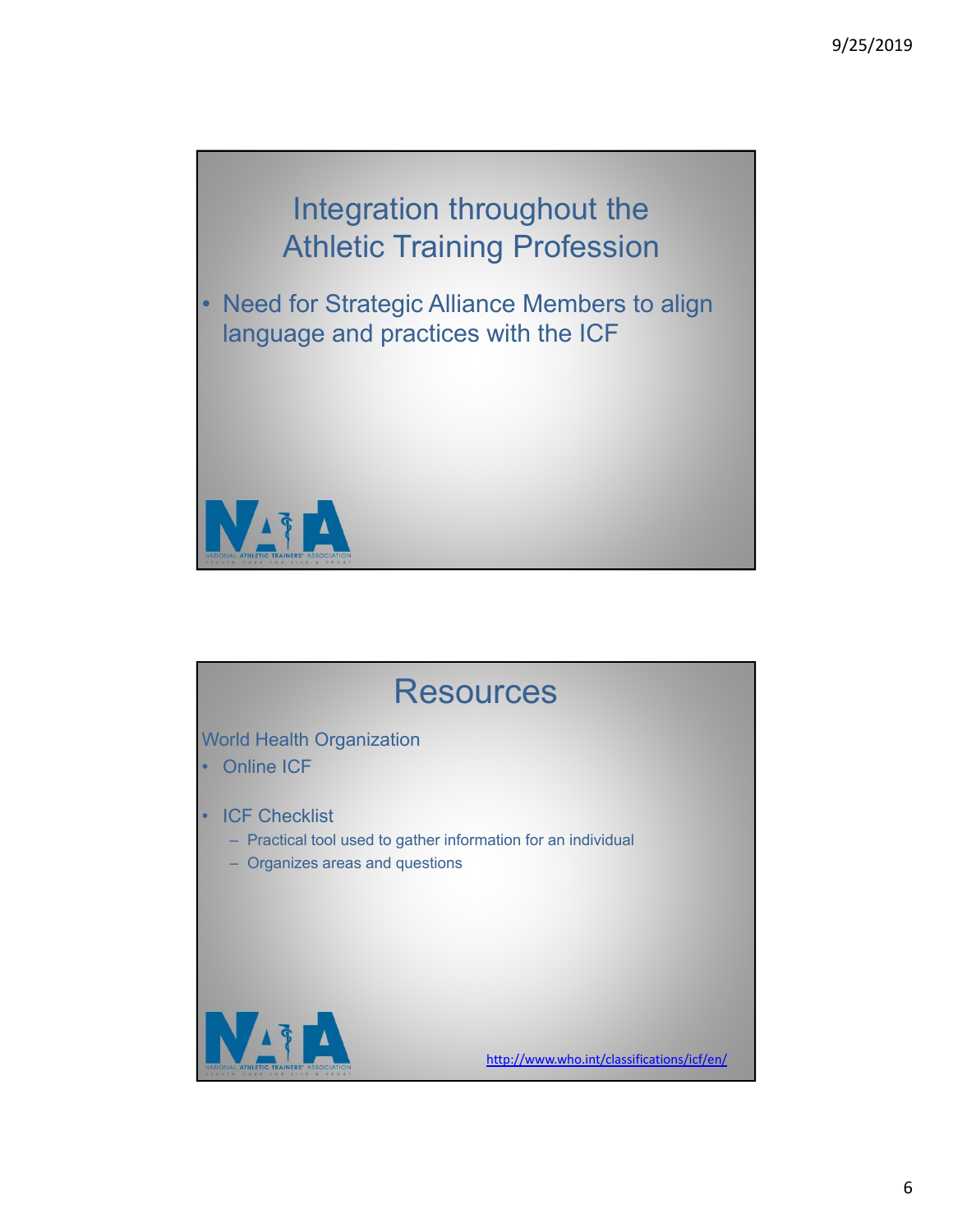## ICF Practical Manual

- How can ICF be used to assess functional status?
- How are qualifiers used in clinical practice?
- Does the use of ICF enhance the clinical performance of students?
- Includes suggestions for WHODAS 2.0 usage



### WHODAS 2.0 WHO Disability Assessment Schedule

- Global instrument: Measures health and disability
- Established reliability & validity with numerous studies worldwide – general population & those w/impairments
- 3 versions: 36-item, 12-item, and 12+24-item
- 3 forms: self -, interviewer -, and proxy administered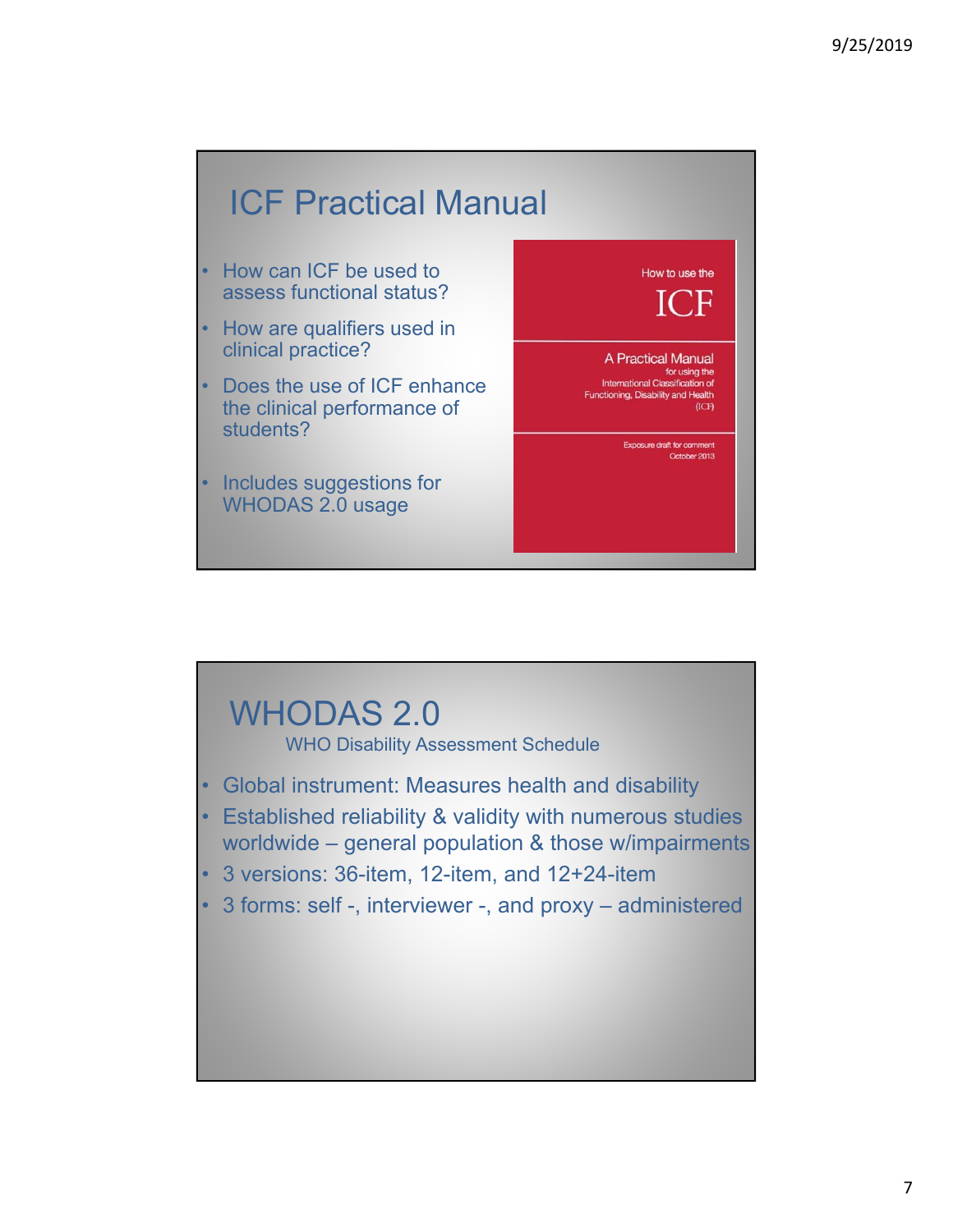

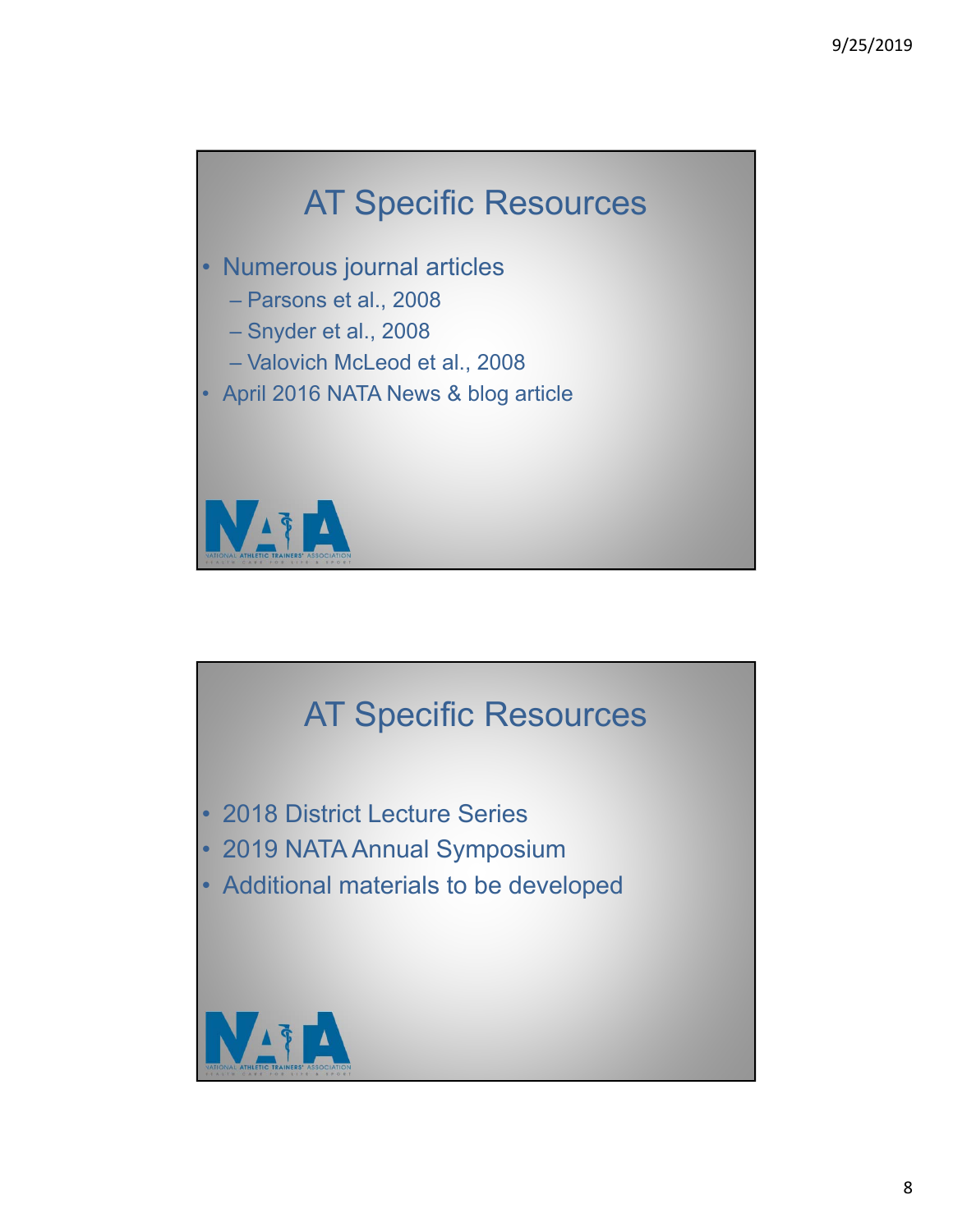# Call for Work Group

- Jan 30 Range of Motion
- Members from ECE, PDC & PEC but are looking for several other members
	- Integrated the model into their practices
	- Expertise in the model
- Call closes Feb 27th *(1 week from today)*
- Letter & resume/CV to Anita James (anitaj@nata.org)



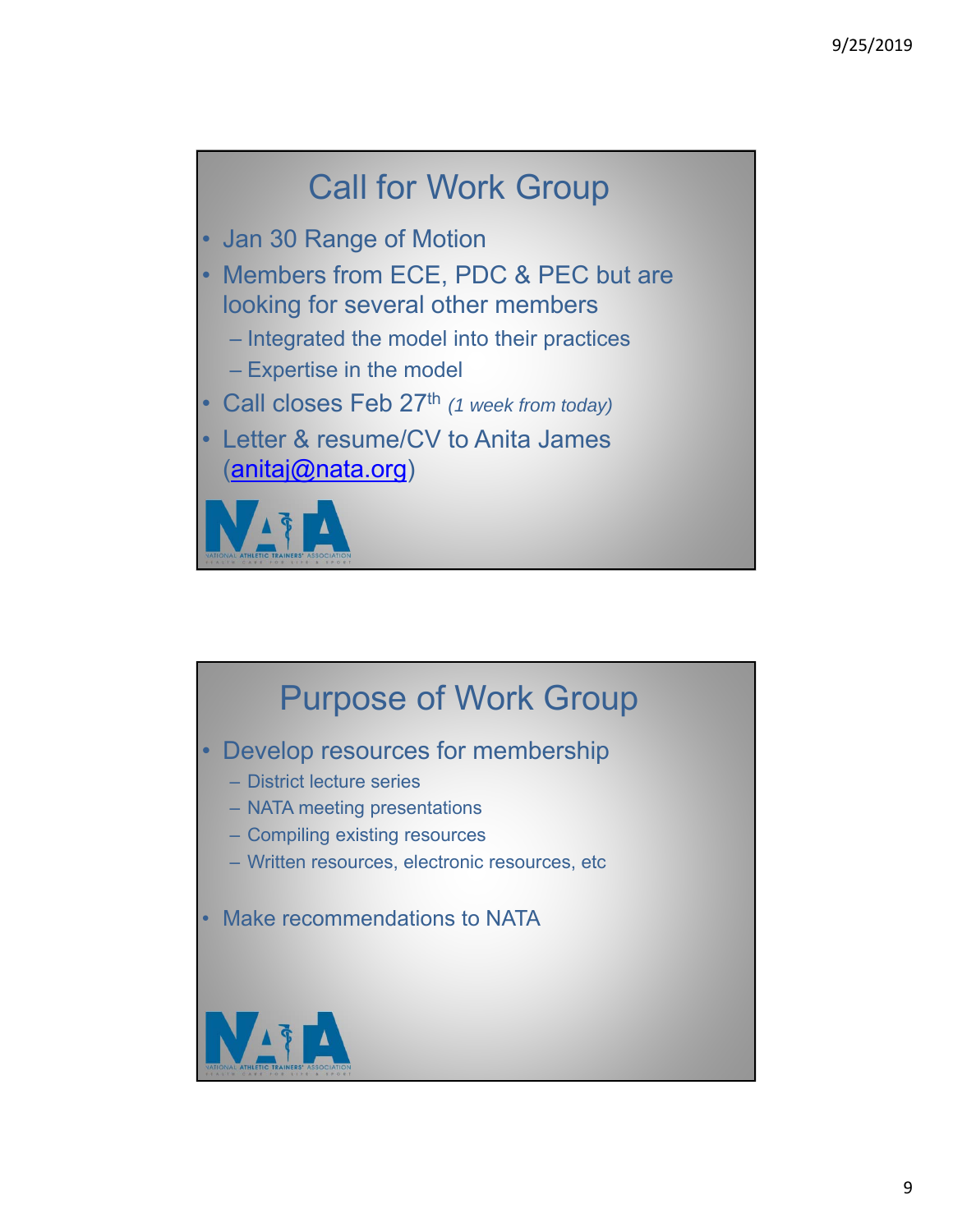